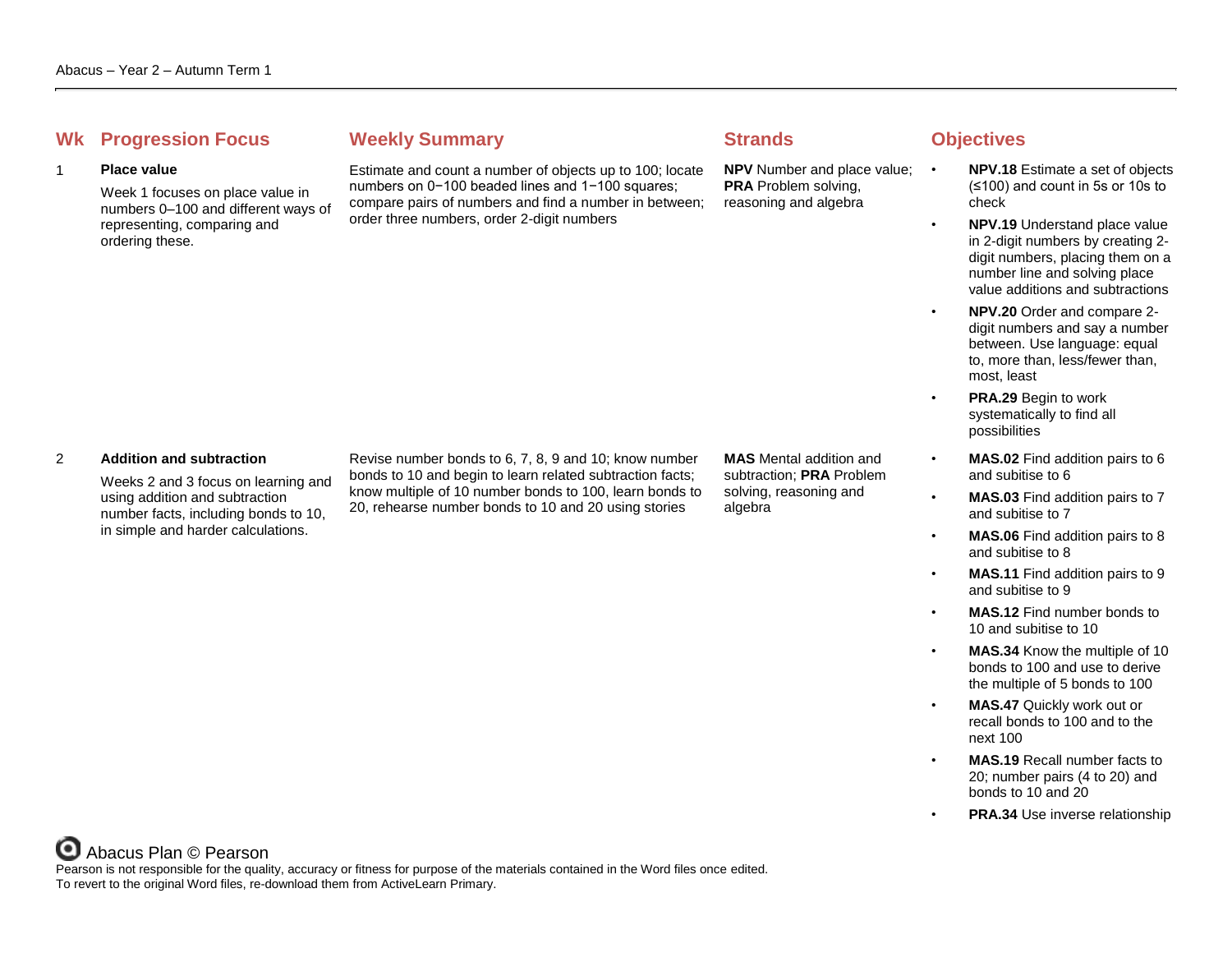### 3 **Addition and subtraction**

Weeks 2 and 3 focus on learning and using addition and subtraction number facts, including bonds to 10, in simple and harder calculations.

Double numbers to double 15, use patterns in number bonds, use number bonds to solve more difficult additions, to subtract and to solve additions bridging 10 **MMD** Mental multiplication and division; **MAS** Mental addition and subtraction; **PRA** Problem solving, reasoning and algebra

between addition and subtraction to solve missing number problems

- **PRA.27** Begin to write word problems
- **PRA.28** Use place value and number facts to solve problems
- **MMD.21** Double numbers to 20, including partitioning teen numbers, and find related halves
- **MAS.16** Add 1-digit to 2-digit numbers and add to next multiple of 10, by counting on
- **MAS.19** Recall number facts to 20; number pairs (4 to 20) and bonds to 10 and 20
- **MAS.23** Add 1-digit to 2-digit numbers, bridging 10 and using known facts
- **MAS.17** Subtract 1-digit from 2 digit numbers including 2-digit multiples of 10 by counting back
- **PRA.29** Begin to work systematically to find all possibilities
	- **PRA.34** Use inverse relationship between addition and subtraction to solve missing number problems
- **GPS.11** Begin to recognise basic line symmetry
- **GPS.14** Sort 2D shapes into Venn diagrams using properties incl. symmetry
- **GPS.37** Identify lines of symmetry in simple 2D shapes
- **GPS.12** Sort simple 2D shapes including kites, ovals, pentagons and hexagons according to their properties
- **GPS.16** Begin to identify right

#### 4 **2D shapes**

Week 4 focuses on identifying and classifying 2D shapes, using a variety of sorting devices.

Sort 2D shapes according to symmetry properties using Venn diagrams, identify right angles and sort shapes using Venn diagrams, recognise squares, rectangles, circles, triangles, ovals and hexagons, investigate which tessellate, sort shapes and objects using a two-way Carroll diagram

**GPS** Geometry: properties of shapes; **STA** Statistics

# Abacus Plan © Pearson

Pearson is not responsible for the quality, accuracy or fitness for purpose of the materials contained in the Word files once edited. To revert to the original Word files, re-download them from ActiveLearn Primary.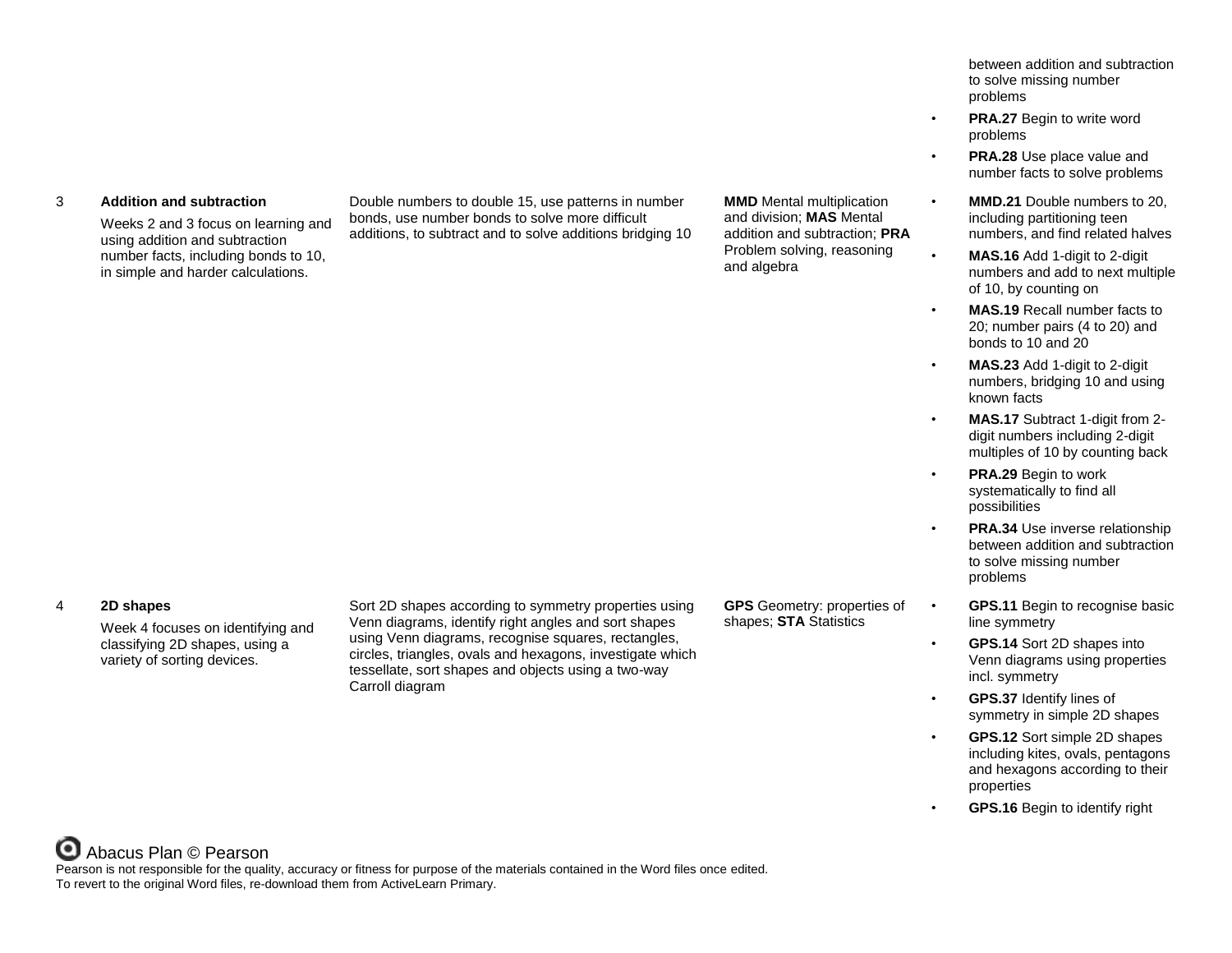angles in pictures and shapes

- **GPS.17** Sort 2D shapes by number of sides and corners (incl. right angles) using Venn diagrams
- **GPS.30** Identify right angles in 2D shapes
- **GPS.05** Recognise, name and describe squares, rectangles, circles and triangles
- **GPS.20** Recognise and name several 2D shapes and discover which tessellate
- **GPS.24** Understand that 2D shapes with straight sides are polygons and so identify polygons
- **GPS.18** Sort shapes according to their properties using a 2-way Carroll diagram
- **STA.11** Sort objects on to a Venn diagram (two overlapping sets)
- **STA.12** Sort objects on to a Carroll diagram (two by two)
	- **NPV.19** Understand place value in 2-digit numbers by creating 2 digit numbers, placing them on a number line and solving place value additions and subtractions
- **NPV.20** Order and compare 2 digit numbers and say a number between. Use language: equal to, more than, less/fewer than, most, least
- **NPV.14** Count on and back in ones to 100
- **NPV.17** Count on and back in 10s from any number up to 100
- **PRA.29 Begin to work** systematically to find all possibilities

### 5 **Place value; ordinal numbers**

Weeks 5 and 6 focus on developing a good understanding of place value, comparing and ordering numbers to 100, including ordinal numbers.

Begin to mark numbers on a landmarked line, compare and order numbers, using < and > signs, work systematically to find all possible inequalities, find 1 and 10 more or less using the 100-square, find 10 more and 10 less than any 2-digit number

**NPV** Number and place value; • **PRA** Problem solving, reasoning and algebra; **MAS** Mental addition and subtraction

Abacus Plan © Pearson Pearson is not responsible for the quality, accuracy or fitness for purpose of the materials contained in the Word files once edited. To revert to the original Word files, re-download them from ActiveLearn Primary.